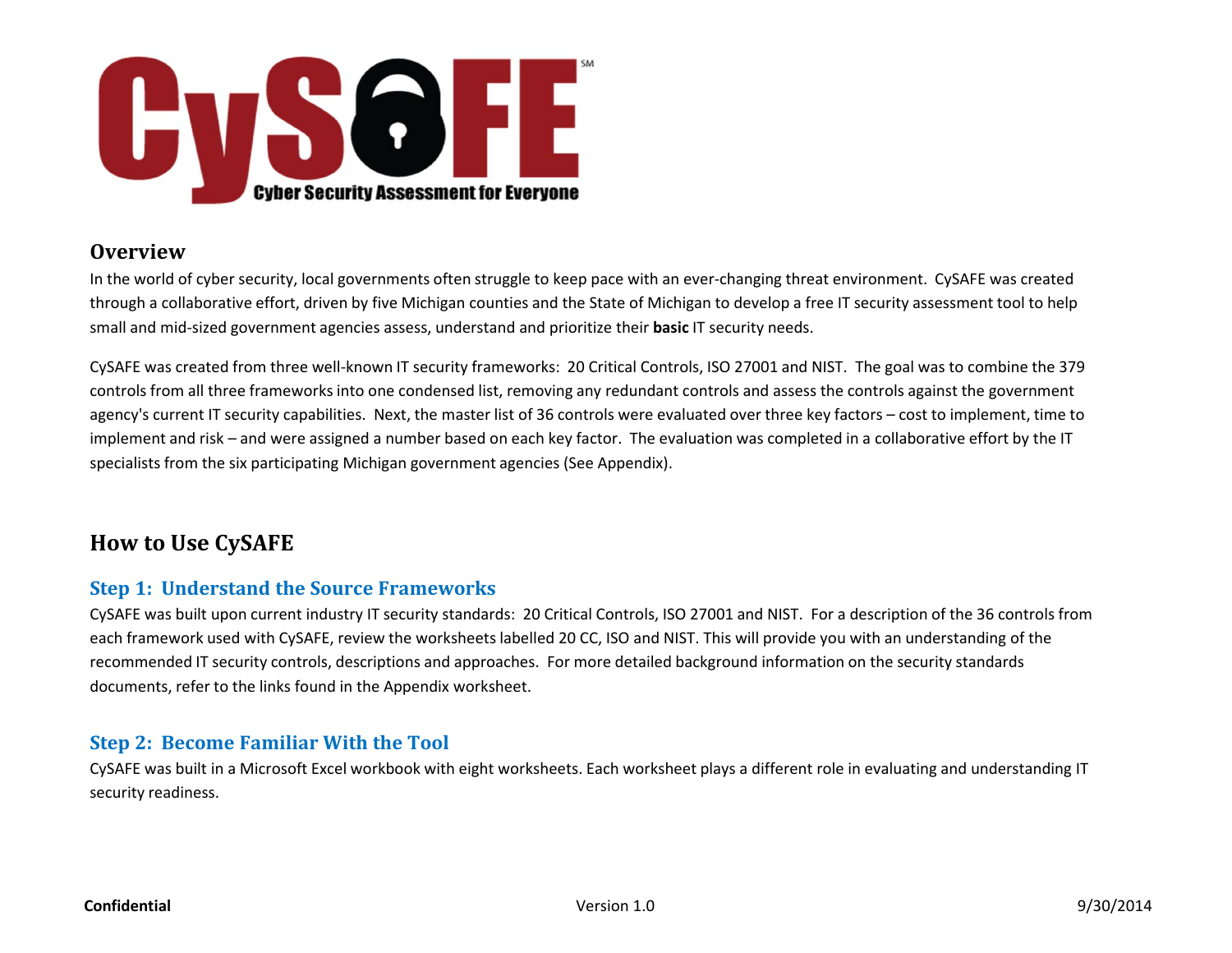The following worksheets are included:

**‐ Instructions:** Provides a general overview on how to use CySAFE

**‐ Assessment:** The assessment consists of <sup>a</sup> master list of 36 controls, across three key factors (cost, time and risk) and <sup>a</sup> rating scale of 0‐5

**‐ Assessment Results:** Provides a color‐coded list of each security control ordered by highest to lowest priority with the rating and CySAFE score, indicating the government agency's most important IT security initiatives

**‐ Control Category & Summary:** Controls are grouped into five categories and summarized in <sup>a</sup> chart and graphs to help improve IT security posture and track progress over time

**‐ 20 CC:** Provides a list of 19 selected controls including: control descriptions, examples of controls in place and the basic security level recommended

**‐ ISO:** Provides <sup>a</sup> list of 11 selected controls including: control descriptions, examples of controls in place and the basic security level recommended

**‐ NIST:** Provides <sup>a</sup> list of 6 selected controls including: control descriptions, examples of controls in place and the basic security level recommended

**‐ Appendix:** Provides links to the standards documents, reference documents and CySAFE contributors

### **Step 3: Conduct an Assessment**

To begin the assessment, review the rating scale below and become familiar with the description for each number. The Assessment Rating Scale is adapted from the Carnegie Mellon University's Capability Maturity Model Integration (CMMI), <sup>a</sup> process improvement training and appraisal program.

Next, select the **Assessment** worksheet and enter <sup>a</sup> rating from 0‐5 in **Column I** for each security control. To further understand each control, click or hover over the Control Name to see more detailed information. Lastly, it is important to conduct an <u>accurate assessment o</u>f your government agency's IT security controls to produce the most meaningful benefits from this tool.

You will need to Enable Macros before you enter your rating or the assessment will not work properly. Depending on which version of Excel is installed, the steps to do so may vary. In most cases, there will be <sup>a</sup> yellow bar appearing below the Ribbon interface with an option to "Enable Content". This must be clicked for the CySAFE assessment to function properly.

### **Confidential**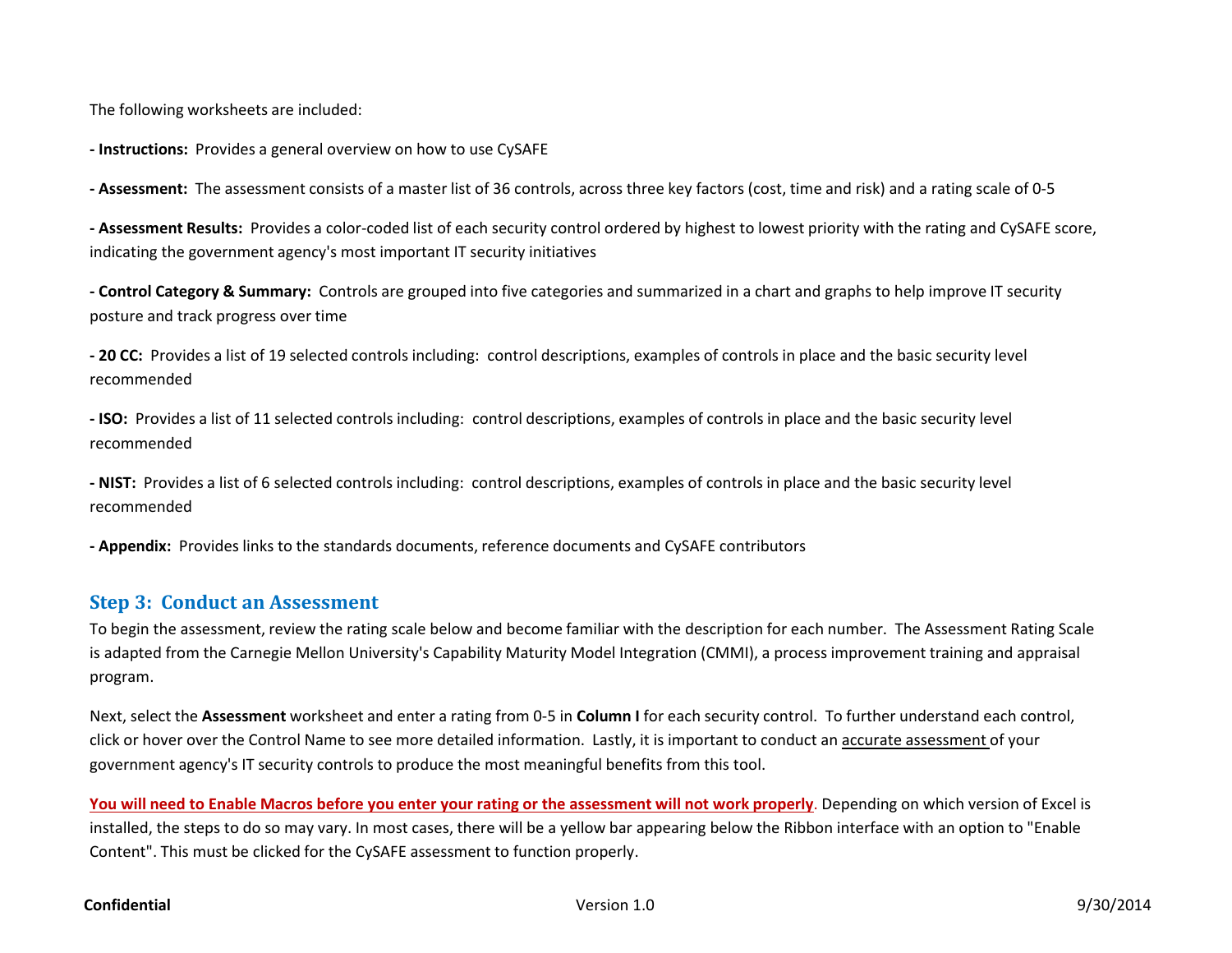### **Assessment Rating Scale:**

### **0 ‐ Non‐Existent Management Processes** are not in place

Complete lack of any recognizable processes. The organization has not recognized that there is an issue to be addressed.

### **1 ‐ Initial Processes** are ad hoc and disorganized

There is evidence that the organization has recognized that the issues exist and need to be addressed. However, there are no standardized processes. There are ad hoc approaches that tend to be applied on an individual or case‐by‐case basis. The overall approach to management is disorganized.

### **2 ‐ Repeatable Processes** follow <sup>a</sup> regular pattern

Processes have developed to <sup>a</sup> stage where different people undertaking the same task follow similar procedures. There is no formal training or communication of standard procedures and responsibility is left to the individual. There is <sup>a</sup> high degree of reliance on the knowledge of individuals and errors are likely as <sup>a</sup> result.

### **3 ‐ Defined Processes** are documented and communicated

Procedures have been standardized and documented and communicated through formal training. However, compliance with the procedures is left to each individual and it is unlikely that deviations will be detected. The procedures themselves are not sophisticated, but are the formalization of existing practices.

### **4 ‐ Managed Processes** are monitored and measured

It is possible to monitor and measure compliance with procedures and to take action where processes appear not to be working effectively. Processes are under constant improvement and provide good practice. Automation and tools are used in <sup>a</sup> limited or fragmented way.

### **5 ‐ Optimized Best Practices** are followed and automated

Processes have been refined to <sup>a</sup> level of best practice, based on the results of continuous improvement and benchmarking with other organizations and industry best practices. It is used in an integrated way to automate the workflow, providing tools to improve quality and effectiveness, making the enterprise quick to adapt.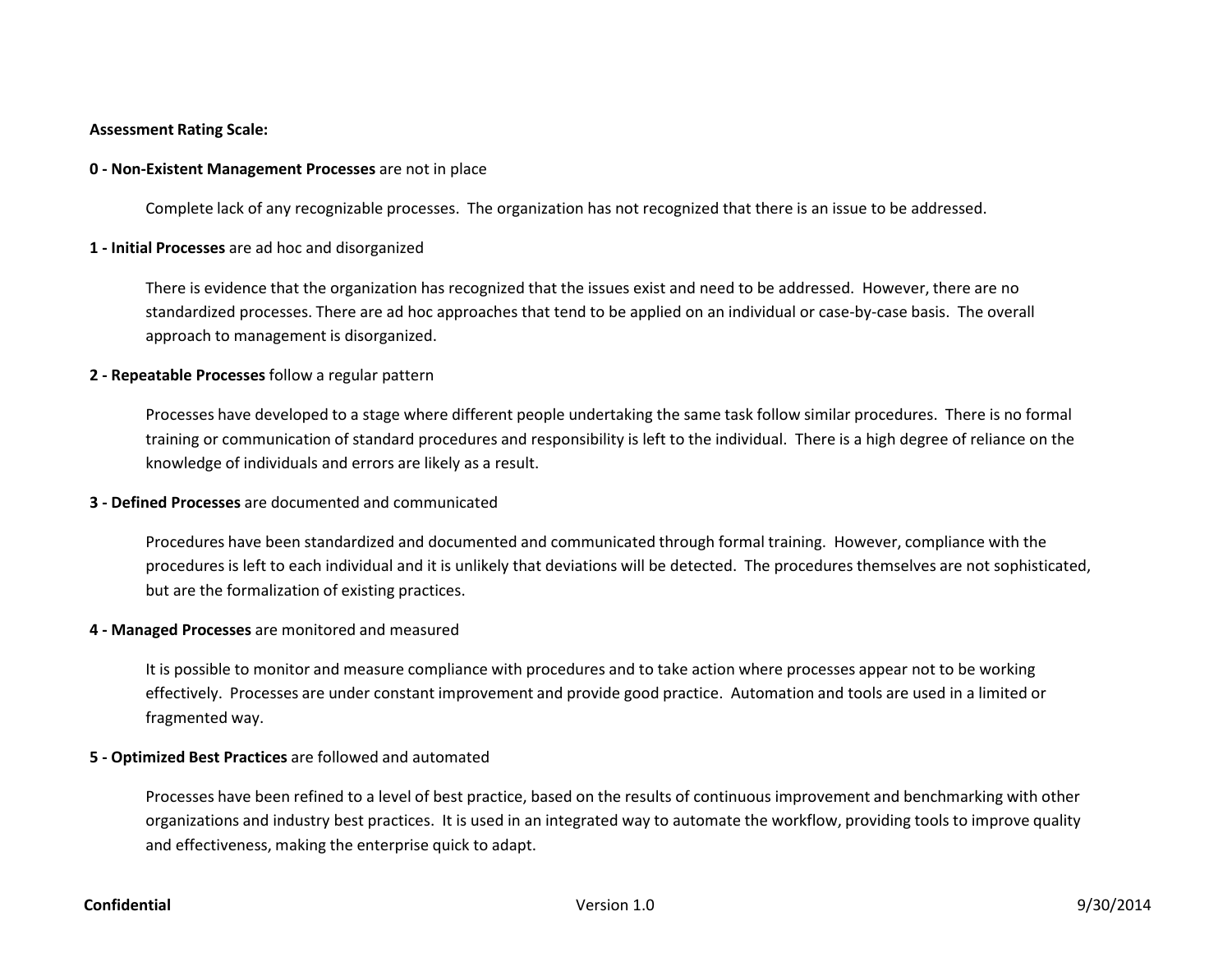## **Step 4: Review Your Assessment Results**

Once the assessment is completed, select the **Assessment Results** worksheet and review the results. The worksheet will list 36 controls with the rating and CySAFE Score sorted from highest to lowest priority and will be also be color coded to depict your government agency's most important IT security initiatives. Controls highlighted in red indicate the highest priority for IT security initiatives. Controls highlighted in orange indicate the next highest priority for IT security initiative, with those highlighted in yellow being the next highest priority.

## **Step 5: Implement New Controls/Enhance Security Capability**

Refer to the 20 Critical Controls, ISO 27001 and NIST documentation for information on how to mitigate the risks, enhance or implement the security controls. These documents will provide the much needed detail and foundational information for you to move your security program forward. CySAFE is only <sup>a</sup> guide that helps you assess your IT security needs, determine your organization's priorities and provide you additional information.

### **Step 6: Reevaluate on <sup>a</sup> Periodic Basis**

A reassessment with CySAFE should be done quarterly or at the very least, annually or when your government agency implements any new IT products or processes. We have added quarterly graphing capabilities in the **Control Category and Summary** worksheet to help you track your progress.

Disclaimer: CySAFE is a suggested tool for evaluating security measures for local government entities. It is not intended to be relied upon or used as a comprehensive means to protect against all potential security risks. A review of additional security standards such as NIST Cyber Security Framework, ISO 27001 and 20 Critical Controls is recommended, as well as a thorough review of each government's unique security requirements. Although CySAFE was drafted by individuals from several governments, it is not an official publication or policy of any of those governments. No governmental entity with a participant in the drafting of CySAFE, may be held liable for any errors or omissions in CySAFE, *or held liable for damagesresulting from reliance upon the information contained in the CySAFE.*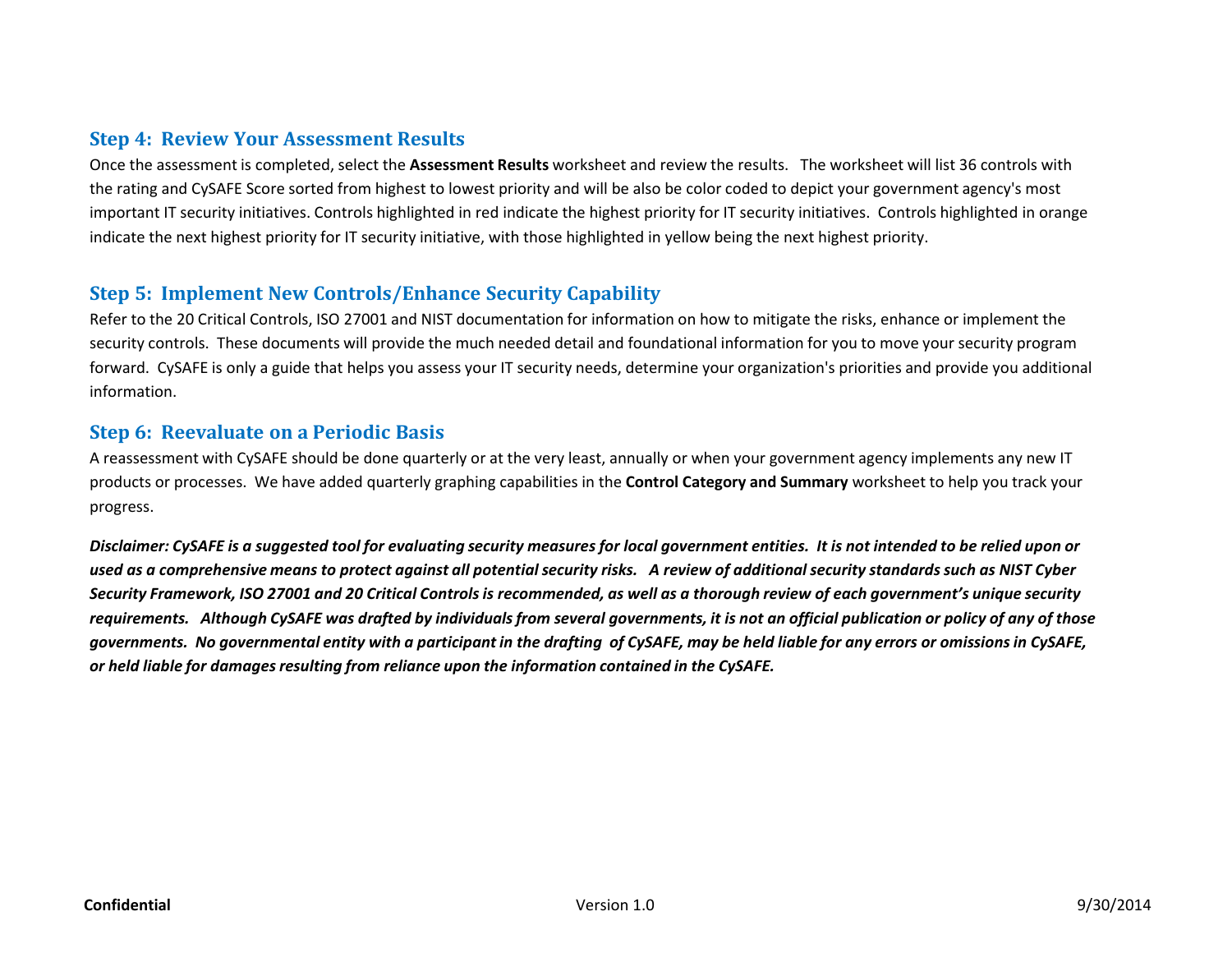

| Framework        | <b>Control Name</b>                                                                                                       | Cost                    | <b>Time</b>              | <b>Risk</b>    | <b>Total</b>   | Rating | <b>CySAFE Score</b> |
|------------------|---------------------------------------------------------------------------------------------------------------------------|-------------------------|--------------------------|----------------|----------------|--------|---------------------|
| <b>20 CC</b>     | Critical Control 1: Inventory of Authorized and Unauthorized Devices                                                      | $\overline{3}$          | $\overline{3}$           | $\overline{2}$ | 8              |        | <b>No Score Yet</b> |
| <b>20 CC</b>     | Critical Control 2: Inventory of Authorized and Unauthorized Software                                                     | $\overline{3}$          | $\overline{\phantom{a}}$ | $\overline{3}$ | 8              |        | <b>No Score Yet</b> |
| <b>20 CC</b>     | Critical Control 3: Secure Configurations for Hardware and Software on Mobile Devices, Laptops, Workstations, and Servers | $\overline{3}$          | $\overline{2}$           | $\overline{3}$ | 8              |        | <b>No Score Yet</b> |
| <b>20 CC</b>     | Critical Control 4: Continuous Vulnerability Assessment and Remediation                                                   | $\overline{3}$          |                          | 3              | $\overline{7}$ |        | <b>No Score Yet</b> |
| <b>20 CC</b>     | <b>Critical Control 5: Malware Defenses</b>                                                                               | $\overline{3}$          | $\overline{3}$           | $\overline{3}$ | 9              |        | <b>No Score Yet</b> |
| <b>20 CC</b>     | Critical Control 6: Application Software Security                                                                         | $\mathbf{1}$            | $\overline{2}$           | 2              | 5              |        | <b>No Score Yet</b> |
| <b>20 CC</b>     | Critical Control 7: Wireless Device Control                                                                               | $\overline{3}$          | $\overline{3}$           | $\overline{2}$ | 8              |        | <b>No Score Yet</b> |
| <b>20 CC</b>     | Critical Control 8: Data Recovery Capability                                                                              | $\overline{2}$          | $\overline{2}$           | $\mathcal{R}$  | $\overline{7}$ |        | <b>No Score Yet</b> |
| <b>20 CC</b>     | Critical Control 9: Security Skills Assessment and Appropriate Training to Fill Gaps                                      | $\overline{\mathbf{3}}$ | $\overline{2}$           | $\overline{3}$ | 8              |        | <b>No Score Yet</b> |
| <b>20 CC</b>     | Critical Control 10: Secure Configurations for Network Devices such as Firewalls, Routers, and Switches                   | $\overline{\mathbf{3}}$ | $\overline{2}$           | 3              | 8              |        | <b>No Score Yet</b> |
| <b>20 CC</b>     | Critical Control 11: Limitation and Control of Network Ports, Protocols, and Services                                     | $\overline{3}$          |                          | $\overline{2}$ | 6              |        | <b>No Score Yet</b> |
| <b>20 CC</b>     | Critical Control 12: Controlled Use of Administrative Privileges                                                          | $\overline{3}$          | 3                        | $\mathcal{R}$  | 9              |        | <b>No Score Yet</b> |
| <b>20 CC</b>     | Critical Control 13: Boundary Defense                                                                                     | $\overline{3}$          | $\mathcal{P}$            | $\mathbf{3}$   | 8              |        | <b>No Score Yet</b> |
| <b>20 CC</b>     | Critical Control 14: Maintenance, Monitoring, and Analysis of Audit Logs                                                  | $\overline{3}$          | 3                        |                | $\overline{7}$ |        | <b>No Score Yet</b> |
| <b>20 CC</b>     | Critical Control 15: Controlled Access Based on the Need to Know                                                          | $\overline{3}$          |                          | 3              | $\overline{7}$ |        | <b>No Score Yet</b> |
| <b>20 CC</b>     | Critical Control 16: Account Monitoring and Control                                                                       | $\overline{3}$          | $\mathcal{P}$            | $\overline{2}$ | $\overline{7}$ |        | <b>No Score Yet</b> |
| <b>20 CC</b>     | Critical Control 17: Data Loss Prevention                                                                                 | $\overline{2}$          | $\overline{2}$           | $\overline{2}$ | 6              |        | <b>No Score Yet</b> |
| <b>20 CC</b>     | Critical Control 18: Incident Response and Management                                                                     | $\overline{3}$          | $\overline{2}$           | 3              | 8              |        | <b>No Score Yet</b> |
| <b>20 CC</b>     | Critical Control 19: Secure Network Engineering                                                                           | $\mathbf{1}$            |                          | $2^{\circ}$    | $\Delta$       |        | <b>No Score Yet</b> |
| <b>Framework</b> | <b>Control Name</b>                                                                                                       | <b>Cost</b>             | <b>Time</b>              | <b>Risk</b>    | <b>Total</b>   | Rating | <b>CySAFE Score</b> |
| <b>ISO</b>       | Define Scope                                                                                                              | $\overline{3}$          | 3                        | $\mathbf{3}$   | 9              |        | <b>No Score Yet</b> |
| <b>ISO</b>       | Setup the Information Security Team and Approach                                                                          | $\overline{3}$          | $\overline{2}$           | 3              | 8              |        | <b>No Score Yet</b> |
| <b>ISO</b>       | <b>Communicate Information Security Policy</b>                                                                            | $\overline{\mathbf{3}}$ |                          | $\overline{2}$ | 6              |        | <b>No Score Yet</b> |
| <b>ISO</b>       | dentify Resources, Ownership and Standard Operating Procedures for IT Processes                                           | $\overline{3}$          | -1                       | $\overline{2}$ | 6              |        | <b>No Score Yet</b> |
| <b>ISO</b>       | <b>Complete Summary of Controls</b>                                                                                       | $\overline{\mathbf{3}}$ | $\overline{3}$           | 3              | 9              |        | <b>No Score Yet</b> |
| <b>ISO</b>       | Define and Generate Records (evidence)                                                                                    | $\overline{3}$          |                          |                | 5              |        | <b>No Score Yet</b> |
| <b>ISO</b>       | Perform Business Management Review (if applicable)                                                                        | $\overline{\mathbf{3}}$ | $\mathbf{1}$             |                | 5              |        | <b>No Score Yet</b> |
| <b>ISO</b>       | Conduct Internal ISMS Audits                                                                                              | $\overline{3}$          | $\mathbf 1$              | 3              | $\overline{7}$ |        | <b>No Score Yet</b> |
| <b>ISO</b>       | <b>Measure Effectiveness of Controls</b>                                                                                  | $\overline{3}$          | $\mathbf{1}$             | $\overline{2}$ | 6              |        | <b>No Score Yet</b> |
| <b>ISO</b>       | <b>Update Annual Planning</b>                                                                                             | $\overline{3}$          | $\overline{2}$           | ξ              | 8              |        | <b>No Score Yet</b> |
| <b>ISO</b>       | Data Classification (not in the ISMS but valuable)                                                                        | $\overline{3}$          | $\mathcal{L}$            | $\mathbf{R}$   | $\mathbf{8}$   |        | <b>No Score Yet</b> |
|                  |                                                                                                                           |                         |                          |                |                |        |                     |

| <b>Framework</b> | <b>Control Name</b>                                | <b>Cost</b> | Time | <b>Risk</b> |
|------------------|----------------------------------------------------|-------------|------|-------------|
|                  |                                                    |             |      |             |
| <b>ISO</b>       | Data Classification (not in the ISMS but valuable) |             |      |             |
| <b>ISO</b>       | Update Annual Planning                             |             |      |             |
| <b>ISO</b>       | Measure Effectiveness of Controls                  |             |      |             |
| <b>ISO</b>       | Conduct Internal ISMS Audits                       |             |      |             |
| <b>ISO</b>       | Perform Business Management Review (if applicable) |             |      |             |
| <b>ISO</b>       | Define and Generate Records (evidence)             |             |      |             |
| $ -$             |                                                    |             |      |             |

| Framework   | <b>Control Name</b>             | Cost | <b>Time</b> | <b>Risk</b> | Total | Rating | <b>CySAFE Score</b> |
|-------------|---------------------------------|------|-------------|-------------|-------|--------|---------------------|
| <b>NIST</b> | <b>Business Environment</b>     |      |             |             |       |        | <b>No Score Yet</b> |
| <b>NIST</b> | Governance                      |      |             |             |       |        | <b>No Score Yet</b> |
| <b>NIST</b> | <b>Risk Management Strategy</b> |      |             |             |       |        | <b>No Score Yet</b> |
| <b>NIST</b> | Maintenance                     |      |             |             |       |        | <b>No Score Yet</b> |
| <b>NIST</b> | Anomalies and Events            |      |             |             |       |        | <b>No Score Yet</b> |
| <b>NIST</b> | Detection Processes             |      |             |             |       |        | <b>No Score Yet</b> |

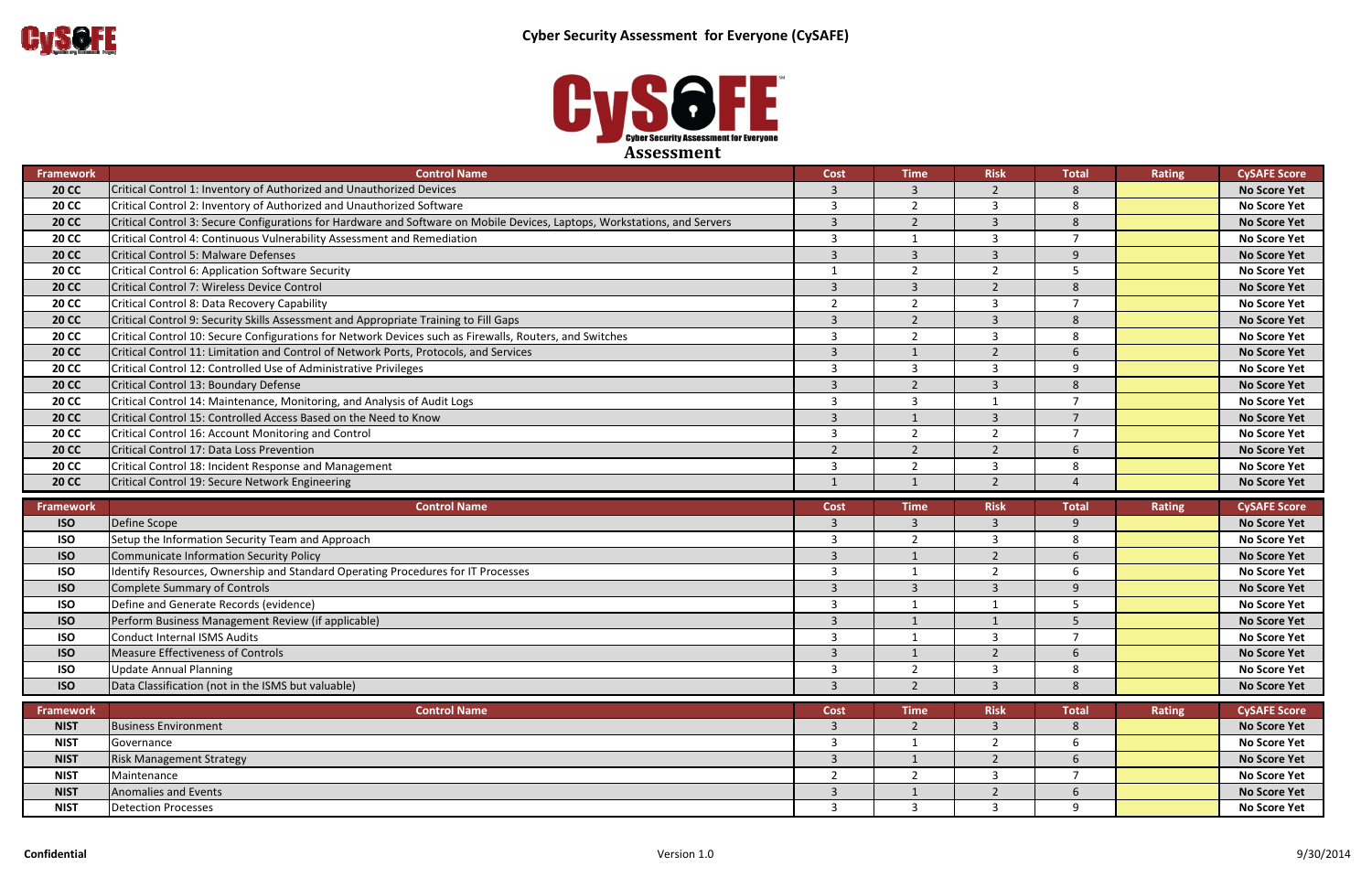

# **CySAFE Score Calculation**

CySAFE takes <sup>a</sup> weighted approach for the purposes of scoring each control. When <sup>a</sup> Control is assessed at <sup>a</sup> lower Rating, it is treated with <sup>a</sup> higher weight. For example, <sup>a</sup> Rating of 0 (Non‐ Existent) is considered <sup>a</sup> higher priority than <sup>a</sup> Rating of 5 (Optimized) according to the Capability Maturity Model Integration (CMMI) model. The conversions are listed below:

Rating  $0 = 100$ Rating  $1 = 85$ Rating  $2 = 70$ Rating  $3 = 50$ Rating  $4 = 25$ Rating 5 <sup>=</sup> 10

### **Weighted Rating Conversion**

### **CySAFE Score Calculation**

CySAFE Score <sup>=</sup> ((Weighted Rating \* Total)/10)\*(10/9) *(Possible score out of 100)*

### **Example: Critical Control 1 with <sup>a</sup> Rating of 2**

**Step 1**: A Rating of 2 is weighted to 70; CC1 has <sup>a</sup> Total of 8 **Step 2**: Plug numbers into formula and solve

> CySAFE Score <sup>=</sup> ((70 \* 8)/10) \* (10/9) CySAFE Score <sup>=</sup> (560/10) \* (10/9) CySAFE Score <sup>=</sup> (56) \* (10/9) CySAFE Score <sup>=</sup> 62.222...

**Step 3**: Round the score to the nearest whole number CySAFE Score =  $62.222... \approx 62$ CySAFE Score <sup>=</sup> 62

# **Assessment Rating Scale Legend**

**0 ‐ Non‐Existent** Management processes are not in place (Complete lack of any recognizable processes. The organization has not recognized that there is an issue to be addressed).

**1 ‐ Initial** Processes are ad hoc and disorganized (There is evidence that the organization has recognized that the issues exist and need to be addressed. However, there are no standardized processes; there are ad hoc approaches that tend to be applied on an individual or case‐by‐case basis. The overall approach to management is disorganized).

**2 ‐ Repeatable** Processesfollow <sup>a</sup> regular pattern (Processes have developed to <sup>a</sup> stage where different people undertaking the same task follow similar procedures. There is no formal training or communication of standard procedures and responsibility is left to the individual. There is <sup>a</sup> high degree of reliance on the knowledge of individuals and errors are likely as <sup>a</sup> result).

**3 ‐ Defined** Processes are documented and communicated (Procedures have been standardized and documented and communicated through formal training. However, compliance with the procedures is left to each individual and it is unlikely that deviations will be detected. The procedures themselves are not sophisticated, but are the formalization of existing practices).

**4 ‐ Managed** Processes are monitored and measured (It is possible to monitor and measure compliance with procedures and to take action where processes appear not to be working effectively. Processes are under constant improvement and provide good practice. Automation and tools are used in <sup>a</sup> limited or fragmented way).

**5 ‐ Optimized** Best practices are followed and automated (Processes have been refined to a level of best practice, based on the results of continuous improvement and benchmarking with other organizations and industry best practices. IT is used in an integrated way to automate the workflow, providing tools to improve quality and effectiveness, making the enterprise quick to adapt).

## **Legend**

The values assigned to **Cost (Column E)**, **Time (Column F)** and **Risk (Column G)** for all controls were determined through <sup>a</sup> collaborative effort between five Michigan Counties and the State of Michigan based on 2014 implementation trends.

| Cost (Column E) | Time (Column F) | <b>Risk (Column G)</b> |
|-----------------|-----------------|------------------------|
| $3 \t 0 < $25K$ | $3 < 60$ days   | 3 High                 |
| 2 \$25K - \$75K | 2 $61-120$ days | 2 Med                  |
| $1 >$ \$75K     | $1 > 121$ days  | 1 Low                  |

 **Total (Column H)**  $Cost + Time + Risk$ 

1.0 9/30/2014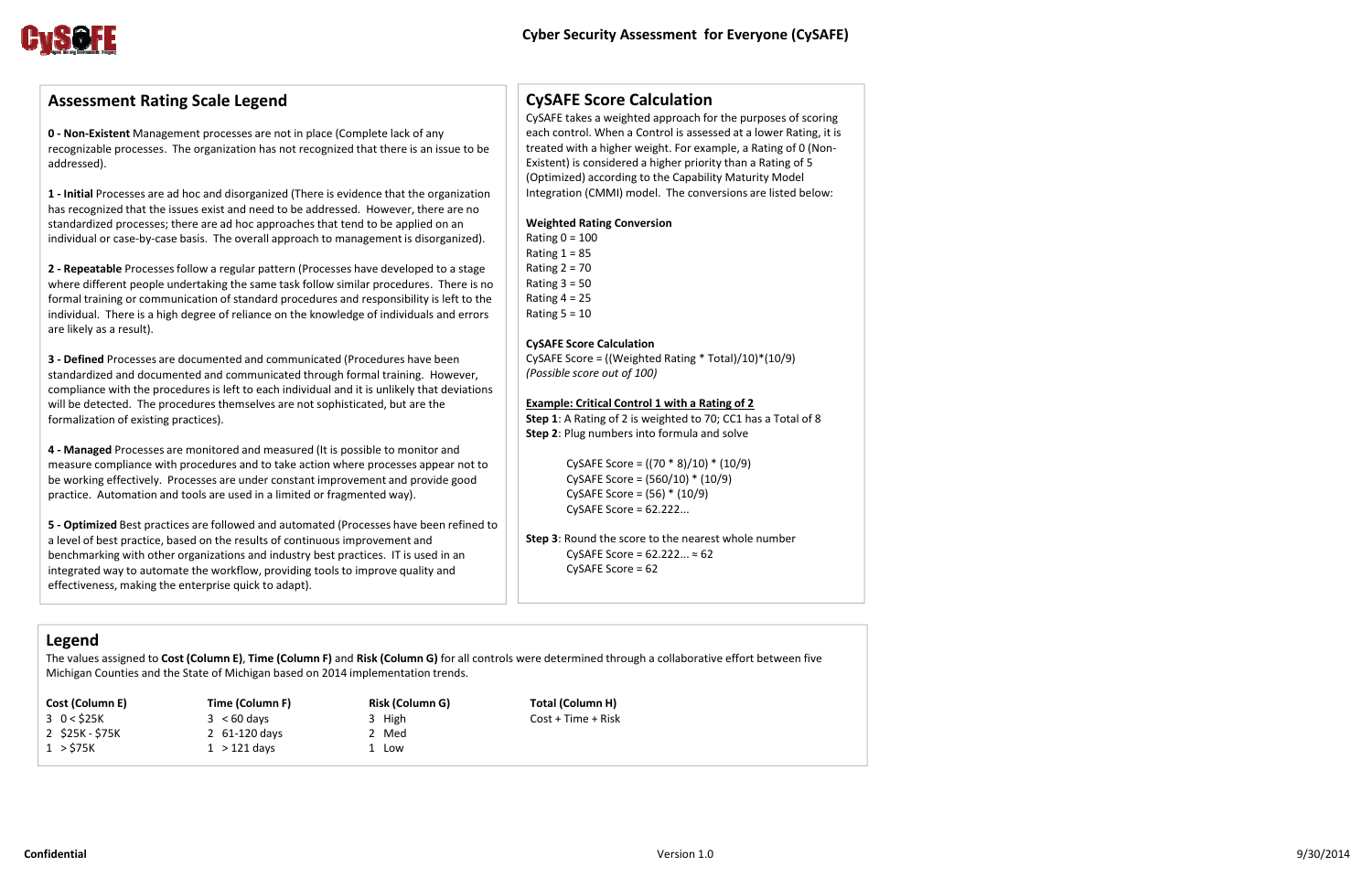

### **Assessment Results**

| <b>Framework</b> | <b>Control Name</b>                                                                                                       | <b>Rating</b> | <b>CySAFE Score</b> |
|------------------|---------------------------------------------------------------------------------------------------------------------------|---------------|---------------------|
| 20 CC            | Critical Control 1: Inventory of Authorized and Unauthorized Devices                                                      |               | <b>No Score Yet</b> |
| 20 CC            | Critical Control 2: Inventory of Authorized and Unauthorized Software                                                     |               | No Score Yet        |
| 20 CC            | Critical Control 3: Secure Configurations for Hardware and Software on Mobile Devices, Laptops, Workstations, and Servers |               | <b>No Score Yet</b> |
| 20 CC            | Critical Control 4: Continuous Vulnerability Assessment and Remediation                                                   |               | No Score Yet        |
| 20 CC            | <b>Critical Control 5: Malware Defenses</b>                                                                               |               | <b>No Score Yet</b> |
| 20 CC            | Critical Control 6: Application Software Security                                                                         |               | No Score Yet        |
| 20 CC            | Critical Control 7: Wireless Device Control                                                                               |               | <b>No Score Yet</b> |
| 20 CC            | Critical Control 8: Data Recovery Capability                                                                              |               | <b>No Score Yet</b> |
| 20 CC            | Critical Control 9: Security Skills Assessment and Appropriate Training to Fill Gaps                                      |               | <b>No Score Yet</b> |
| 20 CC            | Critical Control 10: Secure Configurations for Network Devices such as Firewalls, Routers, and Switches                   |               | <b>No Score Yet</b> |
| 20 CC            | Critical Control 11: Limitation and Control of Network Ports, Protocols, and Services                                     |               | <b>No Score Yet</b> |
| 20 CC            | Critical Control 12: Controlled Use of Administrative Privileges                                                          |               | <b>No Score Yet</b> |
| 20 CC            | Critical Control 13: Boundary Defense                                                                                     |               | <b>No Score Yet</b> |
| 20 CC            | Critical Control 14: Maintenance, Monitoring, and Analysis of Audit Logs                                                  |               | No Score Yet        |
| 20 CC            | Critical Control 15: Controlled Access Based on the Need to Know                                                          |               | No Score Yet        |
| 20 CC            | Critical Control 16: Account Monitoring and Control                                                                       |               | <b>No Score Yet</b> |
| 20 CC            | Critical Control 17: Data Loss Prevention                                                                                 |               | No Score Yet        |
| 20 CC            | Critical Control 18: Incident Response and Management                                                                     |               | <b>No Score Yet</b> |
| 20 CC            | Critical Control 19: Secure Network Engineering                                                                           |               | No Score Yet        |
| <b>ISO</b>       | Define Scope                                                                                                              |               | <b>No Score Yet</b> |
| <b>ISO</b>       | Setup the Information Security Team and Approach                                                                          |               | <b>No Score Yet</b> |
| <b>ISO</b>       | <b>Communicate Information Security Policy</b>                                                                            |               | No Score Yet        |
| <b>ISO</b>       | Identify Resources, Ownership and Standard Operating Procedures for IT Processes                                          |               | <b>No Score Yet</b> |
| <b>ISO</b>       | <b>Complete Summary of Controls</b>                                                                                       |               | No Score Yet        |
| <b>ISO</b>       | Define and Generate Records (evidence)                                                                                    |               | <b>No Score Yet</b> |
| <b>ISO</b>       | Perform Business Management Review (if applicable)                                                                        |               | No Score Yet        |
| <b>ISO</b>       | <b>Conduct Internal ISMS Audits</b>                                                                                       |               | <b>No Score Yet</b> |
| <b>ISO</b>       | Measure Effectiveness of Controls                                                                                         |               | No Score Yet        |
| <b>ISO</b>       | <b>Update Annual Planning</b>                                                                                             |               | No Score Yet        |
| <b>ISO</b>       | Data Classification (not in the ISMS but valuable)                                                                        |               | No Score Yet        |
| <b>NIST</b>      | <b>Business Environment</b>                                                                                               |               | <b>No Score Yet</b> |
| <b>NIST</b>      | Governance                                                                                                                |               | <b>No Score Yet</b> |
| <b>NIST</b>      | <b>Risk Management Strategy</b>                                                                                           |               | No Score Yet        |
| <b>NIST</b>      | Maintenance                                                                                                               |               | No Score Yet        |
| <b>NIST</b>      | <b>Anomalies and Events</b>                                                                                               |               | <b>No Score Yet</b> |
| <b>NIST</b>      | <b>Detection Processes</b>                                                                                                |               | No Score Yet        |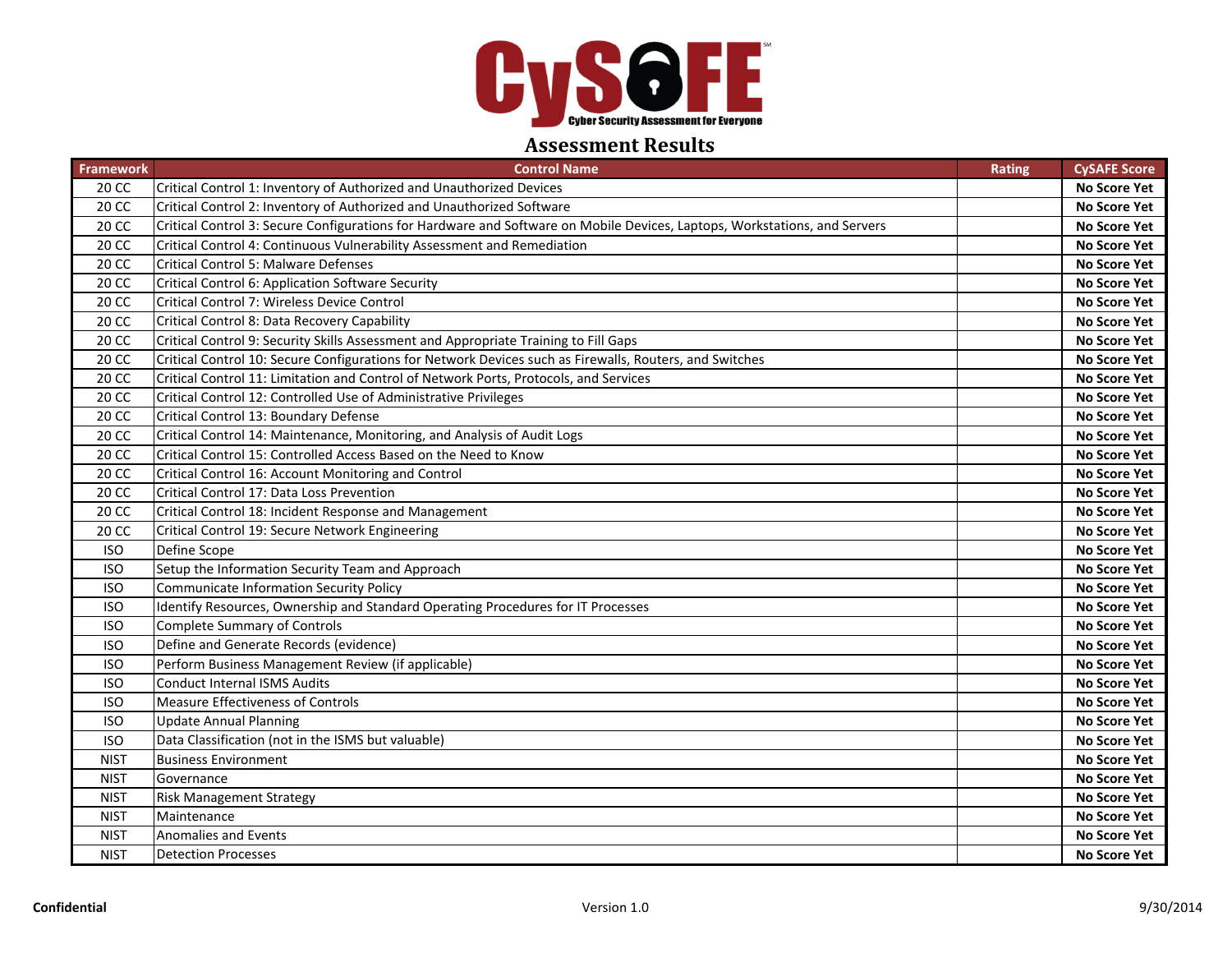

# *Category Summary*

|             | <b>Framework Control Category: Strategy/Scope</b>  | <b>Rating</b> | <b>CySAFE Score</b> |
|-------------|----------------------------------------------------|---------------|---------------------|
| <b>NIST</b> | <b>Business Environment</b>                        |               | No Score Yet        |
| <b>NIST</b> | <b>Governance</b>                                  |               | No Score Yet        |
| <b>NIST</b> | <b>Risk Management Strategy</b>                    |               | No Score Yet        |
| <b>ISO</b>  | <b>Update Annual Planning</b>                      |               | No Score Yet        |
| <b>ISO</b>  | Define Scope                                       |               | No Score Yet        |
| <b>ISO</b>  | Setup the Information Security Team and Approach   |               | No Score Yet        |
| <b>ISO</b>  | Communicate Information Security Policy            |               | No Score Yet        |
| <b>ISO</b>  | Perform Business Management Review (if applicable) |               | No Score Yet        |
| <b>ISO</b>  | Complete Summary of Controls                       |               | No Score Yet        |
|             | <b>Average Rating</b>                              | 0.00          |                     |

**Framework Control Category: Planning/Design/Configuration Rating CySAFE Score** ISO Data Classification (not in the ISMS but valuable) 0 No Score Yet ISO Identify Resources, Ownership and Standard Operating Procedures for IT Processes and Moscore Yet No Score Yet 20 CC Critical Control 10: Secure Configurations for Network Devices such as Firewalls, Routers, and Switches  $\vert$  0 No Score Yet 20 CC Critical Control 9: Security Skills Assessment and Appropriate Training to Fill Gaps 0 0 No Score Yet 20 CC Critical Control 2: Inventory of Authorized and Unauthorized Software **0 No Score Yet** 0 No Score Yet 20 CC Critical Control 1: Inventory of Authorized and Unauthorized Devices and Control and Control 1: Inventory of Authorized and Unauthorized Devices and Control 20 No Score Yet 20 CC Critical Control 19: Secure Network Engineering **Critical Control 19: Secure Network Engineering** Critical Control No Score Yet 20 CC Critical Control 3: Secure Configurations for Hardware and Software on Mobile Devices, Laptops, Workstations, and 0 No Score Yet 20 CC CC Critical Control 6: Application Software Security 0 No Score Yet **Average Rating 0.00**

|             | <b>Framework Control Category: Operations</b>                                         | Rating   | <b>CySAFE Score</b> |
|-------------|---------------------------------------------------------------------------------------|----------|---------------------|
| <b>NIST</b> | <b>Detection Processes</b>                                                            | 0        | No Score Yet        |
| <b>NIST</b> | Maintenance                                                                           | 0        | No Score Yet        |
| 20 CC       | Critical Control 12: Controlled Use of Administrative Privileges                      | 0        | No Score Yet        |
| 20 CC       | Critical Control 13: Boundary Defense                                                 | 0        | No Score Yet        |
| 20 CC       | Critical Control 16: Account Monitoring and Control                                   | $\Omega$ | No Score Yet        |
| 20 CC       | Critical Control 15: Controlled Access Based on the Need to Know                      | 0        | No Score Yet        |
| 20 CC       | Critical Control 17: Data Loss Prevention                                             | 0        | No Score Yet        |
| 20 CC       | Critical Control 11: Limitation and Control of Network Ports, Protocols, and Services | 0        | No Score Yet        |
| 20 CC       | <b>Critical Control 5: Malware Defenses</b>                                           | 0        | No Score Yet        |
| 20 CC       | <b>Critical Control 7: Wireless Device Control</b>                                    | $\Omega$ | No Score Yet        |
| 20 CC       | Critical Control 4: Continuous Vulnerability Assessment and Remediation               | $\Omega$ | No Score Yet        |
|             | Augusta Dation                                                                        | 0.00     |                     |

**Average Rating 0.00**

|            | <b>Framework Control Category: Monitoring/Metrics</b> | <b>Rating</b> | <b>CySAFE Score</b> |
|------------|-------------------------------------------------------|---------------|---------------------|
| <b>ISO</b> | Measure Effectiveness of Controls                     |               | No Score Yet        |
| <b>ISO</b> | <b>Conduct Internal ISMS Audits</b>                   |               | No Score Yet        |
| <b>ISO</b> | Define and Generate Records (evidence)                |               | No Score Yet        |

# **Control Category and Summary**

Controls are grouped into five different categories: 1. Strategy/Score

- 2. Planning/Design/Configuration
- 3. Operations
- 4. Monitoring/Metrics
- 5. Response/Recovery

### Each category will show each control's Rating and CySAFE Score. The Ratings are averaged per category and summarized in the chart



and graphs below.

The Rating averages will help track progress over time in the Capability Maturity Model Integration (CMMI)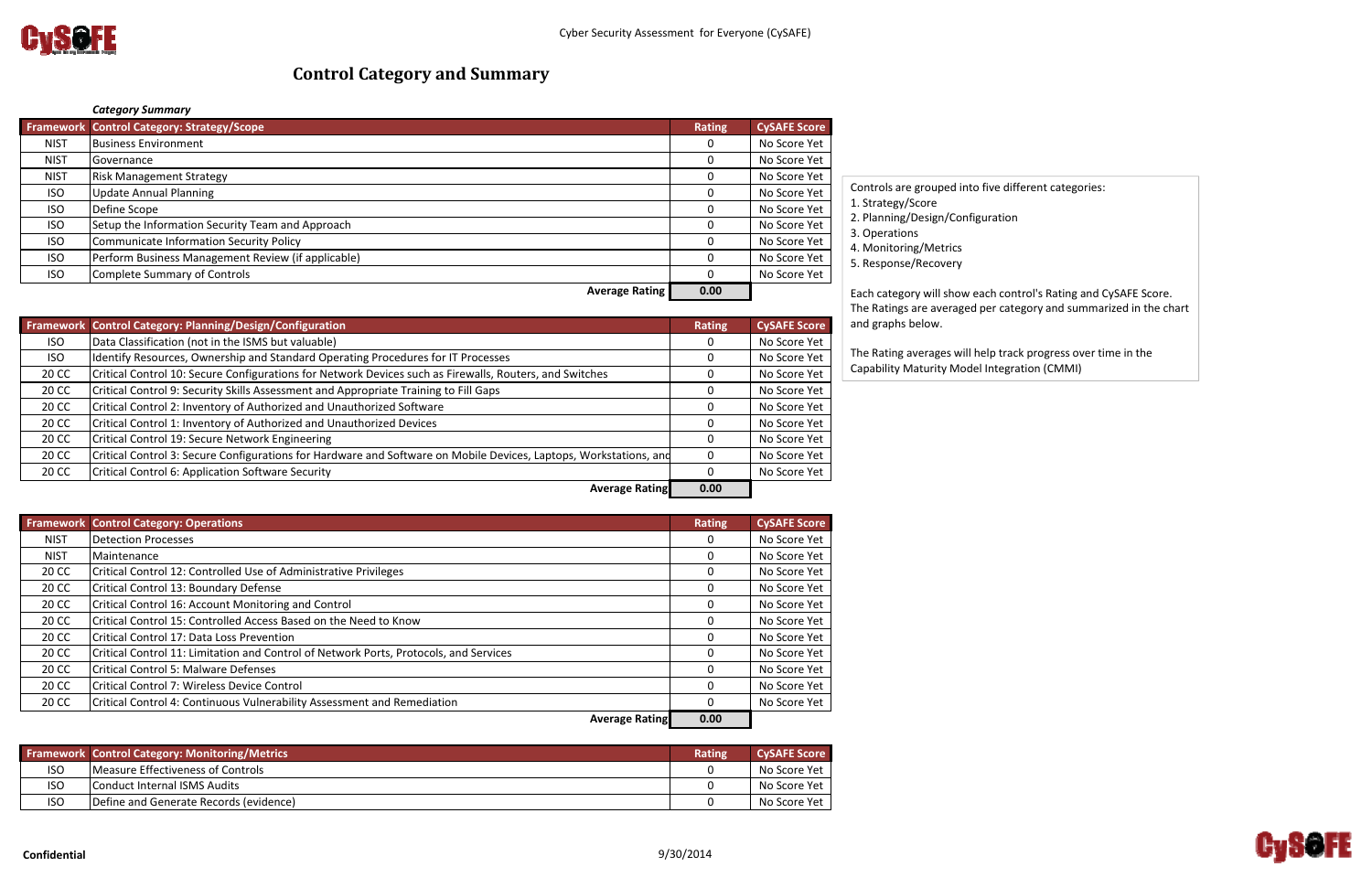

 $\blacktriangledown$ 

| 20 CC | <b>ICritical Control 14: Maintenance, Monitoring, and Analysis of Audit Logs</b> |      | No<br>، Score Yet |
|-------|----------------------------------------------------------------------------------|------|-------------------|
|       | <b>Average Rating</b>                                                            | 0.00 |                   |

|             | Framework Control Category: Response/Recovery         | <b>Rating</b> | <b>CySAFE Score</b> |
|-------------|-------------------------------------------------------|---------------|---------------------|
| <b>NIST</b> | Anomalies and Events                                  |               | No Score Yet        |
| 20 CC       | Critical Control 18: Incident Response and Management |               | No Score Yet        |
| 20 CC       | Critical Control 8: Data Recovery Capability          |               | No Score Yet        |
|             | Augrace Datinel                                       | 0.00          |                     |

**Average Rating 0.00**

 $Q1$ 

### *Progress Chart and Graphs*

The graphs below will be generated using the average of the Ratings provided on the Assessment sheet. To save the averages, select which quarter they should be saved into and click "Save Quarter". The Average Ratings will automatically be filled in and the graphs will be generated. Target can be filled based on the business risk level. A Target of 3.0 is the basic recommendation.

| <b>Control Category</b>           | Q1 | Q <sub>2</sub> | Q <sub>3</sub> | Q <sub>4</sub> | <b>Target</b> |
|-----------------------------------|----|----------------|----------------|----------------|---------------|
| Strategy / Scope                  |    |                |                |                | 3.0           |
| Planning / Design / Configuration |    |                |                |                | 3.0           |
| Operations                        |    |                |                |                | 3.0           |
| Monitoring / Metrics              |    |                |                |                | 3.0           |
| Response / Recovery               |    |                |                |                | 3.0           |



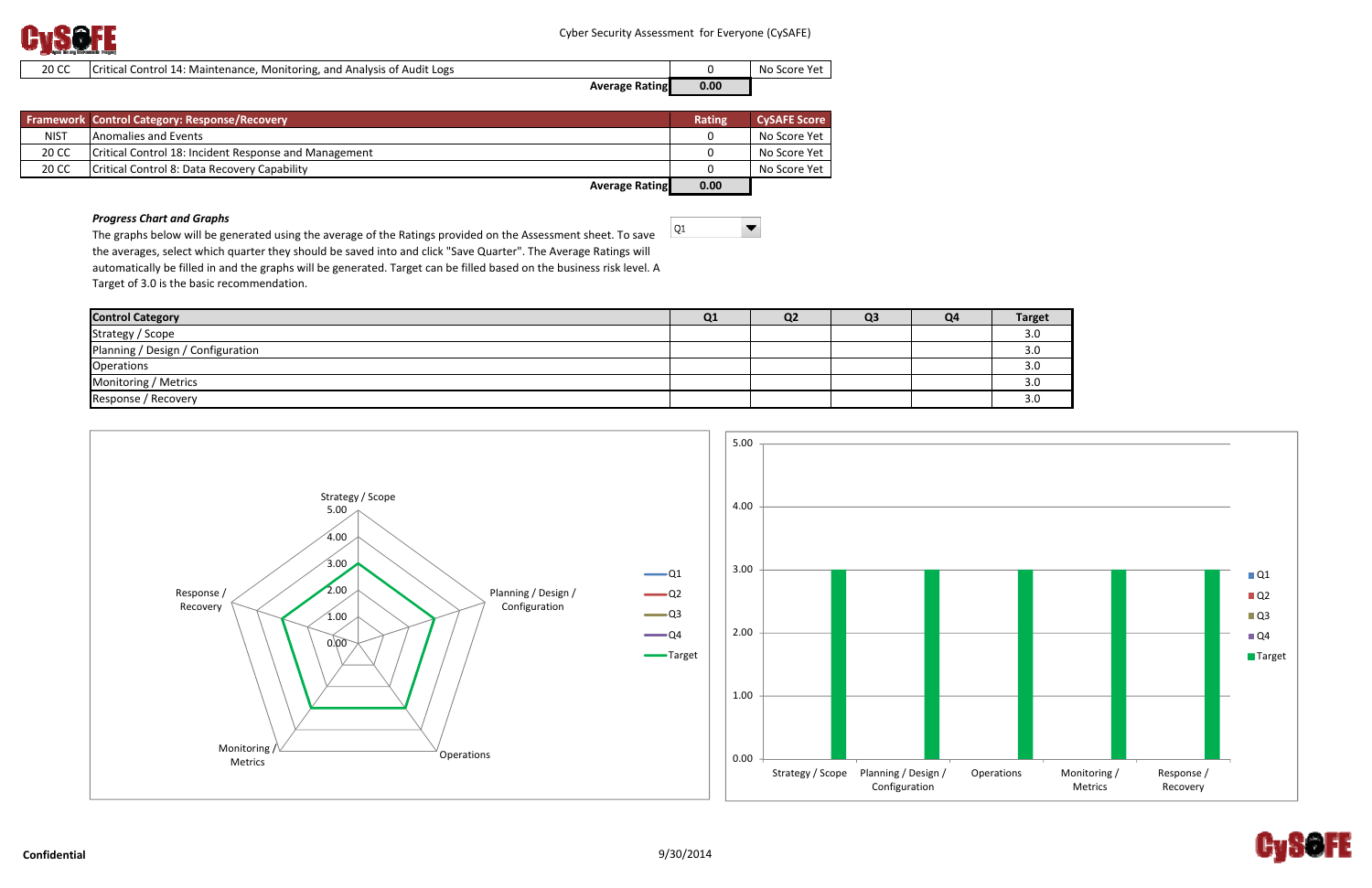

# **20 Critical Controls**

| <b>Control Name</b>                                                                                                                                 | <b>Control Description</b>                                                                                                                                                                                                                                                                                                                                                                 | <b>Example of Controls in Place</b>                                                     | <b>Basic</b>                                                                                                                           | <b>Cost</b>    | <b>Time</b>    | <b>Risk</b>    | <b>Total</b> |
|-----------------------------------------------------------------------------------------------------------------------------------------------------|--------------------------------------------------------------------------------------------------------------------------------------------------------------------------------------------------------------------------------------------------------------------------------------------------------------------------------------------------------------------------------------------|-----------------------------------------------------------------------------------------|----------------------------------------------------------------------------------------------------------------------------------------|----------------|----------------|----------------|--------------|
| Critical Control 1: Inventory<br>of Authorized and<br><b>Unauthorized Devices</b><br>Critical Control 2: Inventory                                  | The processes and tools used to track/control/prevent/correct  Inventories for PCs, Servers, Network, Mobile devices Have device inventory<br>network access by devices (computers, network components,<br>printers, anything with IP addresses) based on an asset<br>inventory of which devices are allowed to connect to the<br>network.<br>The processes and tools organizations use to | Software inventory for servers, applications, PCs; No                                   | management process<br>implemented for PCs,<br>Servers, Network and<br>Mobile devices (Excel<br>Spreadsheet)<br>Have software inventory | 3              | $\overline{3}$ | $\overline{2}$ | 8            |
| of Authorized and<br><b>Unauthorized Software</b>                                                                                                   | track/control/prevent/correct installation and execution of<br>software on computers based on an asset inventory of<br>approved software.                                                                                                                                                                                                                                                  | Mobile software inventory;                                                              | management process<br>implemented for PCs,<br>Servers, Network and<br>Mobile devices (Excel<br>Spreasheet)                             | 3              | $\overline{2}$ | 3              | 8            |
| <b>Critical Control 3: Secure</b><br>Configurations for Hardware<br>and Software on Mobile<br>Devices, Laptops,<br><b>Workstations, and Servers</b> | The processes and tools organizations use to<br>track/control/prevent/correct security weaknesses in the<br>configurations of the hardware and software of mobile<br>devices, laptops, workstations, and servers based on a formal<br>configuration management and change control process.                                                                                                 | Change default passwords<br>Limit services and ports<br>Implement Firewall Rules        | Secure configuration<br>Change default<br>passwords<br>Limit ports/services to<br>only those needed<br><b>Firewall rules</b>           | 3              | $\overline{2}$ | 3              |              |
| Remediation                                                                                                                                         | Critical Control 4: Continuous The processes and tools used to detect/prevent/correct<br>Vulnerability Assessment and security vulnerabilities in the configurations of devices that are Vulnerability Test<br>listed and approved in the asset inventory database.                                                                                                                        | <b>Penetration Test</b><br>Proxy<br>Patching                                            | <b>Monthly Patching</b><br>(OS/Browser)<br><b>Vulnerability Scan</b><br>(Yearly)                                                       | 3              | 1              | 3              |              |
| <b>Critical Control 5: Malware</b><br>Defenses                                                                                                      | The processes and tools used to detect/prevent/correct<br>installation and execution of malicious software on all devices.                                                                                                                                                                                                                                                                 | <b>PC</b> Antivirus<br>Anti-Matlare<br><b>IPS</b><br><b>IDS</b>                         | Antivirus<br>Malware protection                                                                                                        | 3              | $\overline{3}$ | 3              |              |
| Critical Control 6: Application<br><b>Software Security</b>                                                                                         | The processes and tools organizations use to<br>detect/prevent/correct security weaknesses in the<br>development and acquisition of software applications.                                                                                                                                                                                                                                 | <b>SDLC</b><br>QA tools / process<br>3rd party reviews                                  | Many small governments<br>do not develop<br>applications                                                                               | 1              | $\overline{2}$ | $\overline{2}$ |              |
| Critical Control 7: Wireless<br><b>Device Control</b>                                                                                               | The processes and tools used to track/control/prevent/correct Segement network<br>the security use of wireless local area networks (LANS), access<br>points, and wireless client systems.                                                                                                                                                                                                  | Create Guest network<br><b>Create User Agreements</b>                                   | Password protect Access<br>Points<br><b>Awareness of Access</b><br>Don't Broadcast SSID<br>Use more complex<br>encryption (WPA2)       | 3              | 3              | $\overline{2}$ | 8            |
| Critical Control 8: Data<br><b>Recovery Capability</b>                                                                                              | The processes and tools used to properly back up critical<br>information with a proven methodology for timely recovery of<br>ıt.                                                                                                                                                                                                                                                           | Nightly backups<br>Key management<br>DR tests                                           | Periodic<br>Backup/Recovery<br>Processes                                                                                               | $\overline{2}$ | $\overline{2}$ | 3              | 7            |
| <b>Critical Control 9: Security</b><br><b>Skills Assessment and</b><br>Appropriate Training to Fill<br>Gaps                                         | The process and tools to make sure an organization<br>understands the technical skill gaps within its workforce,<br>including an integrated plan to fill the gaps through policy,<br>training, and awareness.                                                                                                                                                                              | <b>User IT Security Awareness Training</b><br>IT team security training (SANS or MERIT) | Organization wide<br>awareness training                                                                                                | 3              | $\overline{2}$ | 3              | 8            |

# **Legend**

### **Cost**

- 3 0 <sup>&</sup>lt; \$25K
- 2 \$25K ‐ \$75K
- 1 <sup>&</sup>gt; \$75K

## **Time**

- 3 <sup>&</sup>lt; 60 days
- 2 61‐120 days
- 1 <sup>&</sup>gt; 121 days

## **Risk**

- 3 High
- 2 Med
- 1 Low

**Total**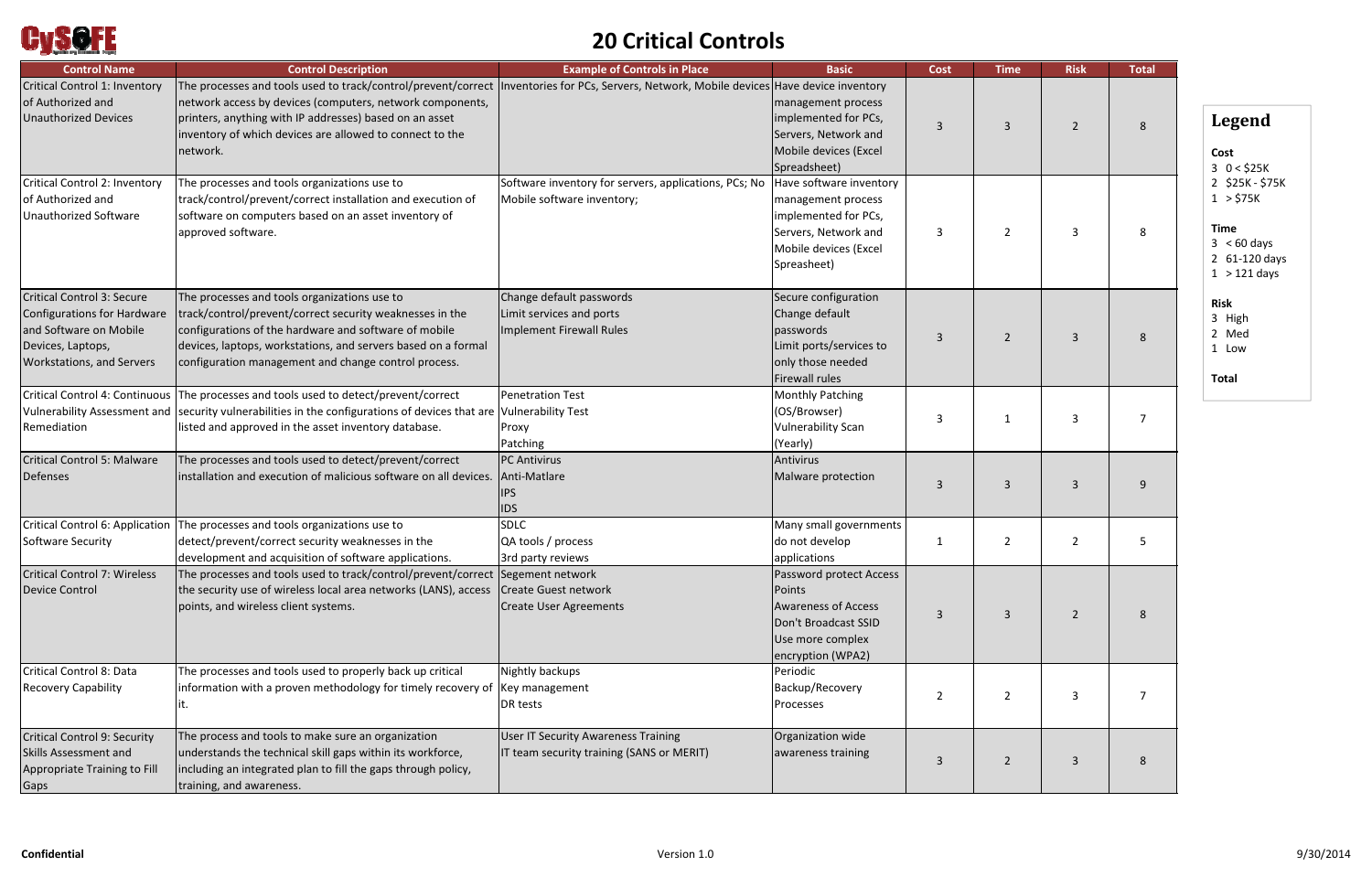

# **20 Critical Controls**

| <b>Control Name</b>                                                                                              | <b>Control Description</b>                                                                                                                                                                                                                                                                                                              | <b>Example of Controls in Place</b>                                                                               | <b>Basic</b>                                                                                                                          | <b>Cost</b> | <b>Time</b>    | <b>Risk</b>    | <b>Total</b> |
|------------------------------------------------------------------------------------------------------------------|-----------------------------------------------------------------------------------------------------------------------------------------------------------------------------------------------------------------------------------------------------------------------------------------------------------------------------------------|-------------------------------------------------------------------------------------------------------------------|---------------------------------------------------------------------------------------------------------------------------------------|-------------|----------------|----------------|--------------|
| Critical Control 10: Secure<br>Configurations for Network<br>Devices such as Firewalls,<br>Routers, and Switches | The processes and tools used to track/control/prevent/correct Secure Configurations for Network equipment<br>security weaknesses in the configurations in network devices<br>such as firewalls, routers, and switches based on formal<br>configuration management and change control processes.                                         |                                                                                                                   | Secure configuration                                                                                                                  | 3           | $\overline{2}$ | 3              |              |
| Protocols, and Services                                                                                          | Critical Control 11: Limitation The processes and tools used to track/control/prevent/correct FW Access Control Lists;<br>and Control of Network Ports, use of ports, protocols, and services on networked devices.                                                                                                                     | Change default passwords;<br>Limit services and ports;<br>Implement Firewall Rules                                | Change default pwd<br>Limit ports/services<br><b>FW rules</b>                                                                         | 3           | $\mathbf{1}$   | 2              |              |
| Use of Administrative<br>Privileges                                                                              | Critical Control 12: Controlled The processes and tools used to track/control/prevent/correct<br>the use, assignment, and configuration of administrative<br>privileges on computers, networks, and applications.                                                                                                                       | Limit admin access<br>Dual factor<br>Remove access rights                                                         | Control/remove admin<br>access                                                                                                        | 3           | $\overline{3}$ | 3              |              |
| Critical Control 13: Boundary<br>Defense                                                                         | The processes and tools used to detect/prevent/correct the<br>flow of information transferring networks of different trust<br>levels with a focus on security-damaging data.                                                                                                                                                            | Firewall<br><b>IPS</b><br>Proxy<br><b>DMZ</b><br>FTP/SSH (File Transfer) Tool/Management                          | Firewall                                                                                                                              | 3           | $\overline{2}$ | 3              |              |
| Critical Control 14:<br>Maintenance, Monitoring,<br>and Analysis of Audit Logs                                   | The processes and tools used to detect/prevent/correct the<br>use of systems and information based on audit logs of events<br>that are considered significant or could impact the security of<br>an organization.                                                                                                                       | <b>Event Logging</b>                                                                                              | Enable logging; Monitor<br>monthly                                                                                                    | 3           | $\overline{3}$ |                |              |
| Know                                                                                                             | Critical Control 15: Controlled The processes and tools used to track/control/prevent/correct<br>Access Based on the Need to secure access to information according to the formal<br>determination of which persons, computers, and applications<br>have a need and right to access information based on an<br>approved classification. | Classification of systems and data<br>Architecture strategy<br>Required controls based on data type               | Classify Systems by<br>Confidential/Internal<br>Use/Public based on<br>department and<br>applications access                          | 3           | 1              | 3              |              |
| Critical Control 16: Account<br>Monitoring and Control                                                           | The processes and tools used to rack/control/prevent/correct<br>the use of system and application accounts.                                                                                                                                                                                                                             | Review User Lifecycle Management System                                                                           | Disable terminated<br>accounts;<br>On-board/Exit<br>procedures;<br>Process in place to<br>periodically review of<br>access to systems | 3           | $\overline{2}$ | $\mathbf{2}$   | 7            |
| Critical Control 17: Data Loss<br>Prevention                                                                     | The processes and tools used to track/control/prevent/correct Bitlocker<br>data transmission and storage, based on the data's content<br>and associated classification.                                                                                                                                                                 | <b>Disk Encryption</b>                                                                                            | Bitlocker                                                                                                                             | 2           | $\overline{2}$ | $\overline{2}$ |              |
| Critical Control 18: Incident<br><b>Response and Management</b>                                                  | The process and tools to make sure an organization has a<br>properly tested plan with appropriate trained resources for<br>dealing with any adverse events or threats of adverse events.<br>Note: This control has one or more sub-controls that must be<br>validated manually.                                                         | Cyber Incident Response Plan (CISP)- practice, refine<br>Review incident metric and adjust operation<br>processes | Have Cyber Incident<br>Response Plan:<br>Communicate plan to<br>staff:<br>Execute as needed:                                          | 3           | $\overline{2}$ | 3              |              |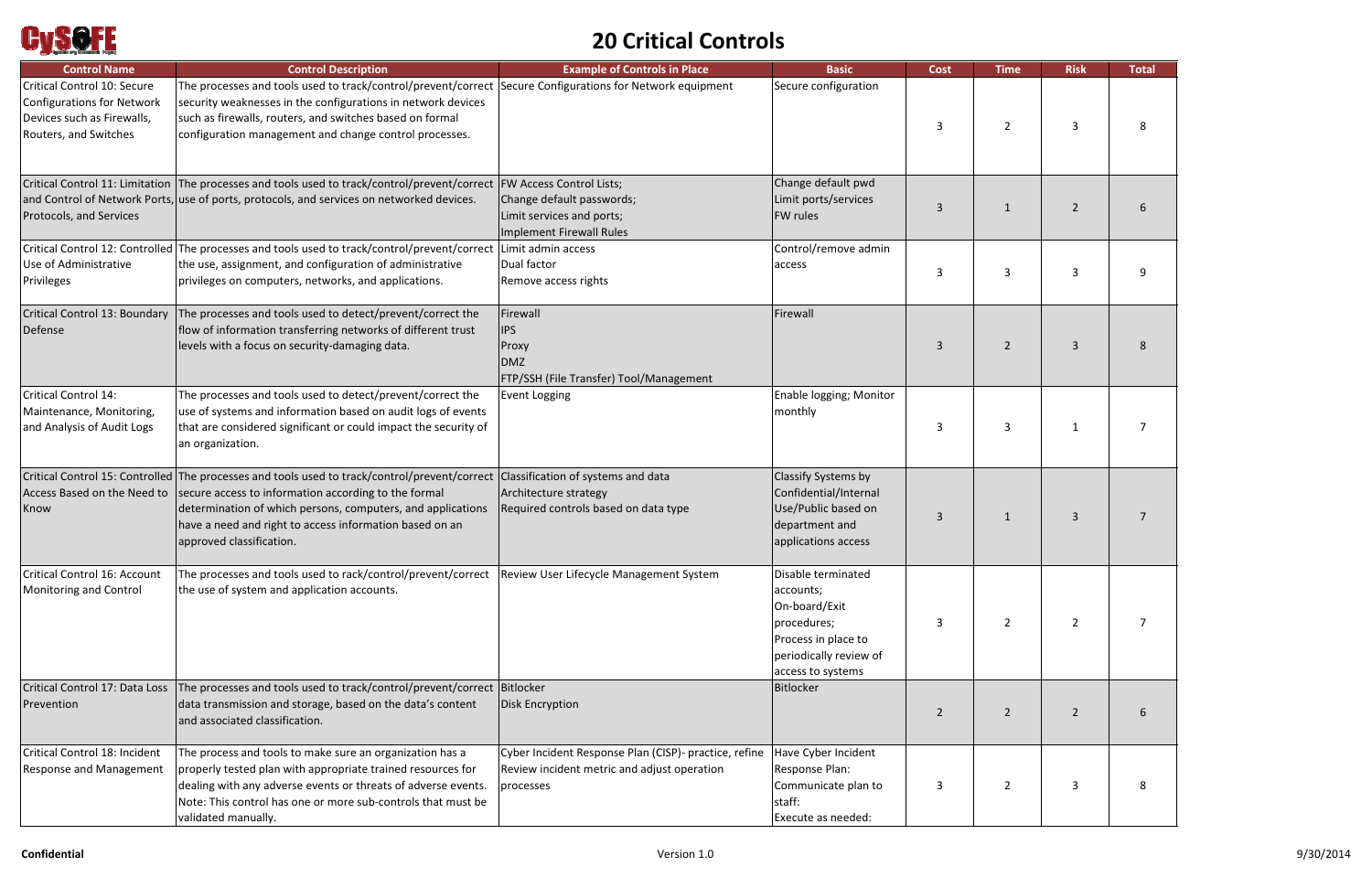

# **ISO 27001**

| <b>Control Name</b>                                                                       | <b>Control Description</b>                                                                                                                                                                                                                                                                                                                                                                                    | <b>Example of Controls in Place</b>                                                                                                                              | <b>Basic</b>                                                                                                                                             | <b>Cost</b> | <b>Time</b>    | <b>Risk</b>    | <b>Total</b> |
|-------------------------------------------------------------------------------------------|---------------------------------------------------------------------------------------------------------------------------------------------------------------------------------------------------------------------------------------------------------------------------------------------------------------------------------------------------------------------------------------------------------------|------------------------------------------------------------------------------------------------------------------------------------------------------------------|----------------------------------------------------------------------------------------------------------------------------------------------------------|-------------|----------------|----------------|--------------|
| Define Scope                                                                              | Has the scope of the Information Security Management<br>System (ISMS) been defined, taking into account the<br>characteristics of the business, its location and technology?                                                                                                                                                                                                                                  | Scope limited to Critical systems, Primary ERP system Documented control<br>or ALL systems supported by IT                                                       | scope and clear<br>exclusions                                                                                                                            | 3           | $\overline{3}$ | $\mathbf{3}$   | q            |
| Setup the Information<br>Security Team and Approach                                       | Overall Information Security responsibility; Team roles and<br>responsibilities; Has the Information Security Management<br>Team (ISMT) been defined and set up, including the meeting<br>structure (ISMT agenda, ISMT minutes)?                                                                                                                                                                              | Periodic meetings                                                                                                                                                | Meetings dedicated to<br>discussing current<br>SECURITY threats, issues<br>and projects                                                                  | 3           | $\overline{2}$ | 3              |              |
| Communicate Information<br><b>Security Policy</b>                                         | Is the Information Security Policy documented, approved and<br>communicated to the employees of the Information Security<br>Management System (ISMS) scope?                                                                                                                                                                                                                                                   | Written, approved and communicated policy                                                                                                                        | Written, approved and<br>communicated policy                                                                                                             | 3           | -1             | $\overline{2}$ |              |
| Identify Resources,<br>Ownership and Standard<br>Operating Procedures for IT<br>Processes | Have the relevant resource owners been identified and<br>approved within the Information Security Management System<br>(ISMS) scope?                                                                                                                                                                                                                                                                          | Resource/Asset owner list                                                                                                                                        | List(s) of current assets<br>such as People,<br>Documents, Location,<br>Servers, Network gear,<br>PCs, Applications,<br>Middleware and mobile<br>devices | 3           | -1             | $\overline{2}$ |              |
| Complete Summary of<br>Controls                                                           | Does the "Summary of Controls" document: (A) the control(s)<br>selected and reasons for their selection (control objectives);<br>$($ B) the reason for the exclusion of controls; (C) the controls<br>currently implemented; (D) the status and due date for the<br>controls that still need to be implemented; and (E) reference<br>to the Information Security Risk Analysis, directives and<br>procedures? | Output from Risk analysis, risk treatment plans and<br>managed risk processes.                                                                                   | Summary of risks, plans<br>and decisions                                                                                                                 | 3           | $\overline{3}$ | $\mathbf{3}$   |              |
| (evidence)                                                                                | Define and Generate Records   Has a list of records to provide evidence of conformity to<br>requirements and the effective operation of the ISMS and<br>controls including the protection requirements been defined<br>and maintained?                                                                                                                                                                        | Define what output proves the controls are<br>established so the output can be included in the<br>control requirement; This helps when an audit is<br>performed. | Defined list of records for<br>the controls                                                                                                              | 3           | 1              | 1              |              |
| <b>Perform Business</b><br>Management Review (if<br>applicable)                           | Has a Business Management review been conducted in the IT<br>Service Center (ITSC) at a regular base to support ITSCs<br>activities?                                                                                                                                                                                                                                                                          | Senior Management review of Information Security<br>Managagment System (ISMS); Do the levels of<br>controls match the business risk?                             | Yearly review of control<br>status with senior<br>business management<br>team.                                                                           | 3           | -1             | 1              |              |
| <b>Conduct Internal ISMS Audits</b>                                                       | Has a procedure for internal audits been established and are<br>internal ISMS audits conducted at planned intervals?                                                                                                                                                                                                                                                                                          | Audit controls to ensure control objectives are<br>implemented                                                                                                   | Audit controls after<br>implementation to assess<br>if requirements have<br>been satisfied                                                               | 3           | -1             | 3              |              |

- 3 <sup>&</sup>lt; 60 days
- 2 61‐120 days
- $1 > 121$  days

# **Legend**

### **Cost**

- 3 0 <sup>&</sup>lt; \$25K
- 2 \$25K ‐ \$75K
- 1 <sup>&</sup>gt; \$75K

### **Time**

### **Risk**

- 3 High
- 2 Med
- 1 Low

**Total**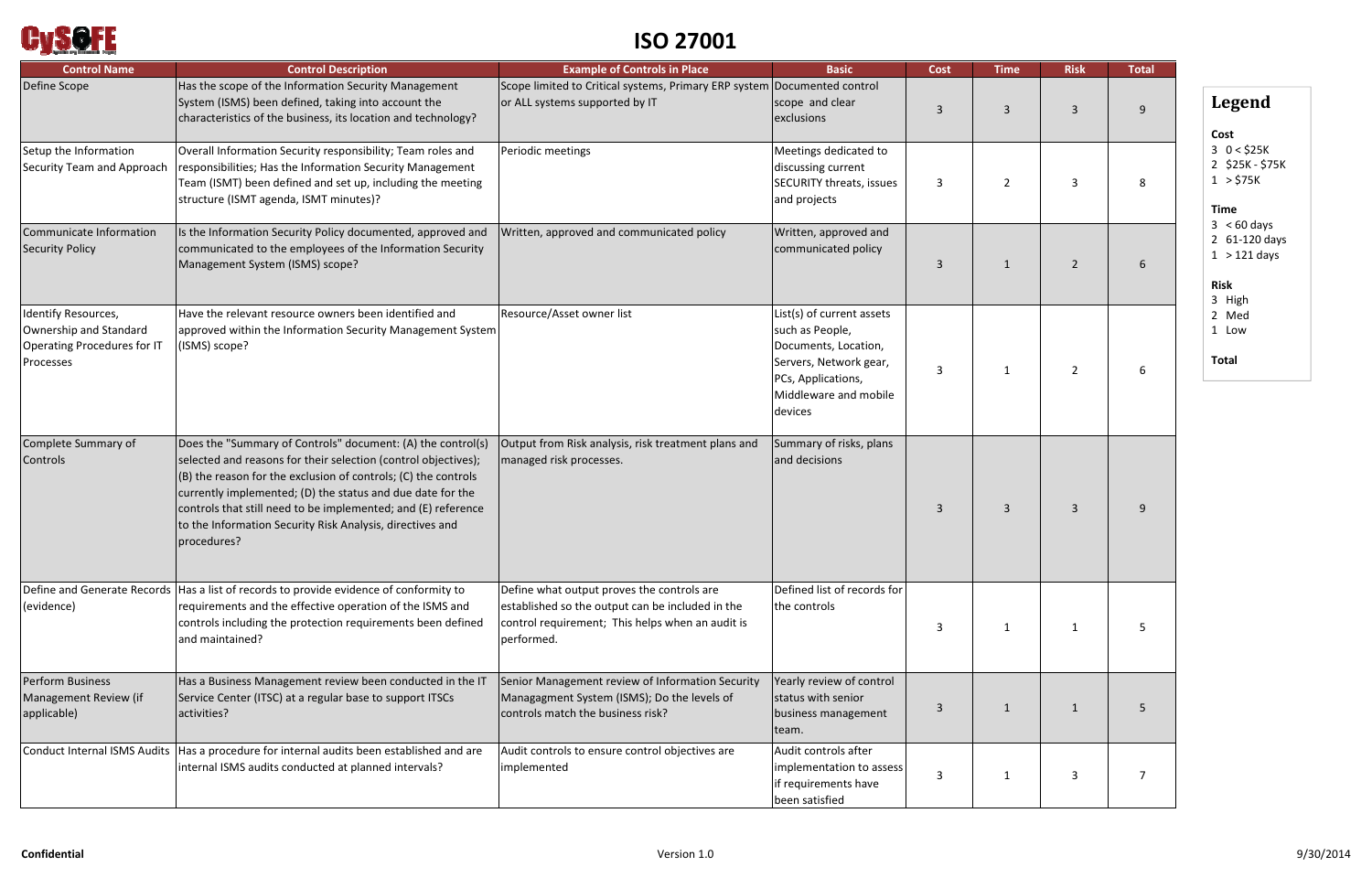

# **ISO 27001**

| <b>Control Name</b>                         | <b>Control Description</b>                                                                                                      | <b>Example of Controls in Place</b>                                                              | <b>Basic</b>                                                          | Cost | <b>Time</b> | <b>Risk</b> | <b>Total</b> |
|---------------------------------------------|---------------------------------------------------------------------------------------------------------------------------------|--------------------------------------------------------------------------------------------------|-----------------------------------------------------------------------|------|-------------|-------------|--------------|
| Measure Effectiveness of<br><b>Controls</b> | Has a procedure to measure the effectiveness of controls been Establish control objective and measurement along<br>implemented? | with targets                                                                                     | Measure controls<br>periodically to gauge<br>effectiveness of program |      |             |             |              |
| <b>Update Annual Planning</b>               | Has IT Security been considered in the Annual planning?                                                                         | Build security into project reqquirements; Budget<br>and plan for security improvements projects | Plan for security<br>improvements and new<br>projects                 |      |             |             |              |
| ISMS but valuable)                          | Data Classification (not in the  Have you classified what type of data? Where it resides?                                       | <b>Create Data Classification Inventory</b>                                                      | Classify data and where is<br>resides and is accessed<br>trom.        |      |             |             |              |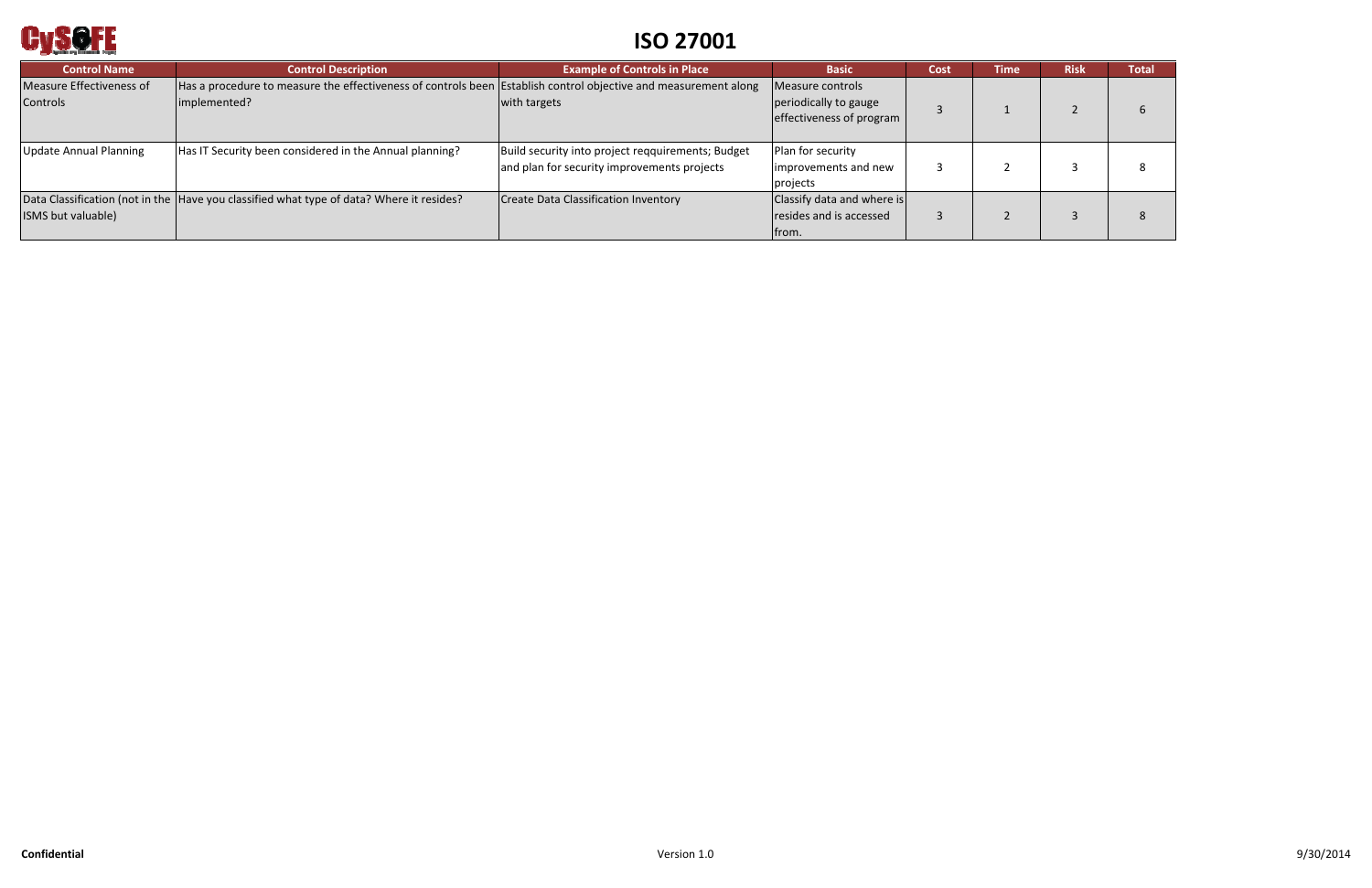

# **NIST**

| <b>Control Name</b>             | <b>Control Description</b>                                                                                                                                                                                                                           | <b>Example of Controls in Place</b>                                                                                                                                                                                                                                                                                                                                        | <b>Basic</b>                                                                                                                                                                                                                                                                                                | <b>Cost</b>    | <b>Time</b>    | <b>Risk</b>    | <b>Total</b> |
|---------------------------------|------------------------------------------------------------------------------------------------------------------------------------------------------------------------------------------------------------------------------------------------------|----------------------------------------------------------------------------------------------------------------------------------------------------------------------------------------------------------------------------------------------------------------------------------------------------------------------------------------------------------------------------|-------------------------------------------------------------------------------------------------------------------------------------------------------------------------------------------------------------------------------------------------------------------------------------------------------------|----------------|----------------|----------------|--------------|
| <b>Business Environment</b>     | Business Environment (ID.BE): The organization's mission,<br>objectives, stakeholders, and activities are understood and<br>prioritized; this information is used to inform cybersecurity<br>roles, responsibilities, and risk management decisions. | This information should be known by the IT Director<br>in order to effectly perform the IT leadership role.                                                                                                                                                                                                                                                                | Scope of understanding<br>of the organizations<br>security risk posture,<br>protocols and structure.                                                                                                                                                                                                        | 3              | $\overline{2}$ | $\overline{3}$ | 8            |
| Governance                      | Governance (ID.GV): The policies, procedures, and processes<br>to manage and monitor the organization's regulatory, legal,<br>risk, environmental, and operational requirements are<br>understood and inform the management of cybersecurity risk.   | Basic understanding of RACI (Responsible,<br>Accountable, Consult, Inform) for all cyber security<br>topics; Example: IT acts as the data steward for the<br>business units; Legal is responsible for informing IT of (Inform) for policies,<br>regulatory changes; Business management is<br>responsible for managing and adhering to<br>operational security procedures; | Basic understanding of<br>RACI (Responsible,<br>Accountable, Consult,<br>procedures, and<br>processes to manage and<br>monitor the<br>organization's regulatory,<br>legal, risk,<br>environmental, and<br>operational requirements<br>are understood and<br>inform the management<br>of cybersecurity risk. | $\overline{3}$ | 1              | $\overline{2}$ |              |
| <b>Risk Management Strategy</b> | Risk Management Strategy (ID.RM): The organization's<br>priorities, constraints, risk tolerances, and assumptions are<br>established and used to support operational risk decisions.                                                                 | Ongoing communications to the organization about<br>cybersecurity risks and rationale for investment in<br>cybersecurity tools.                                                                                                                                                                                                                                            | Ongoing communications<br>to the organization about<br>cybersecurity risks and<br>rationale for investment<br>in cybersecurity tools.                                                                                                                                                                       | 3              | $\mathbf{1}$   | $\overline{2}$ | 6            |
| Maintenance                     | Maintenance (PR.MA): Maintenance and repairs of industrial<br>control and information system components is performed<br>consistent with policies and procedures.                                                                                     | Includes the management of industrial control<br>systems such as SCADA.                                                                                                                                                                                                                                                                                                    | Maintenance and repairs<br>of industrial control and<br>information system<br>components is<br>performed consistent<br>with policies and<br>procedures.                                                                                                                                                     | $\overline{2}$ | 2              | 3              |              |
| <b>Anomalies and Events</b>     | DE.AE-1: A baseline of network operations and expected data<br>flows for users and systems is established and managed.                                                                                                                               | Basic network diagrams are required to ensure<br>proper data flow. Baseline network connections and<br>usage;                                                                                                                                                                                                                                                              | Basic network diagrams<br>are required to ensure<br>proper data flow.                                                                                                                                                                                                                                       | $\overline{3}$ | 1              | $2^{\circ}$    |              |

# **Legend**

**Cost** 3 0 <sup>&</sup>lt; \$25K 2 \$25K ‐ \$75K 1 <sup>&</sup>gt; \$75K

### **Time**

- 3 <sup>&</sup>lt; 60 days
- 2 61‐120 days
- 1 <sup>&</sup>gt; 121 days

## **Risk**

- 3 High
- 2 Med
- 1 Low

**Total** Cost + Time <sup>+</sup> Risk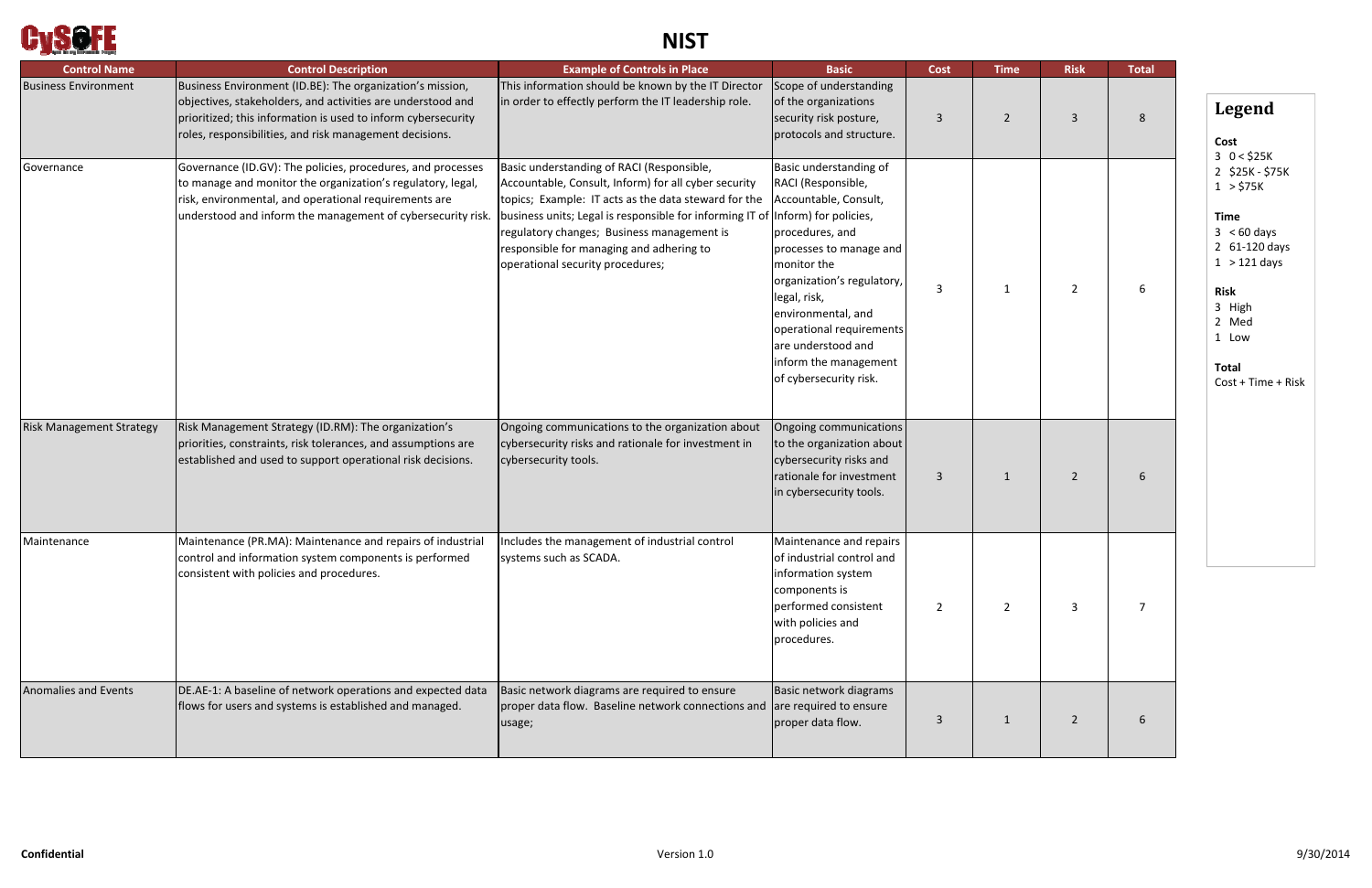

# **NIST**

| Detection Processes | DE.DP-1: Roles and responsibilities for detection are well<br>defined to ensure accountability. | Basic understanding of RACI (Responsible,<br>Accountable, Consult, Inform) for detecting security<br>events. There must be a clear understand of who is<br>responsible for detect security events; | Basic understanding of<br>RACI (Responsible,<br>Accountable, Consult,<br>Inform) for detecting<br>security events. |  |  |  |  |
|---------------------|-------------------------------------------------------------------------------------------------|----------------------------------------------------------------------------------------------------------------------------------------------------------------------------------------------------|--------------------------------------------------------------------------------------------------------------------|--|--|--|--|
|---------------------|-------------------------------------------------------------------------------------------------|----------------------------------------------------------------------------------------------------------------------------------------------------------------------------------------------------|--------------------------------------------------------------------------------------------------------------------|--|--|--|--|